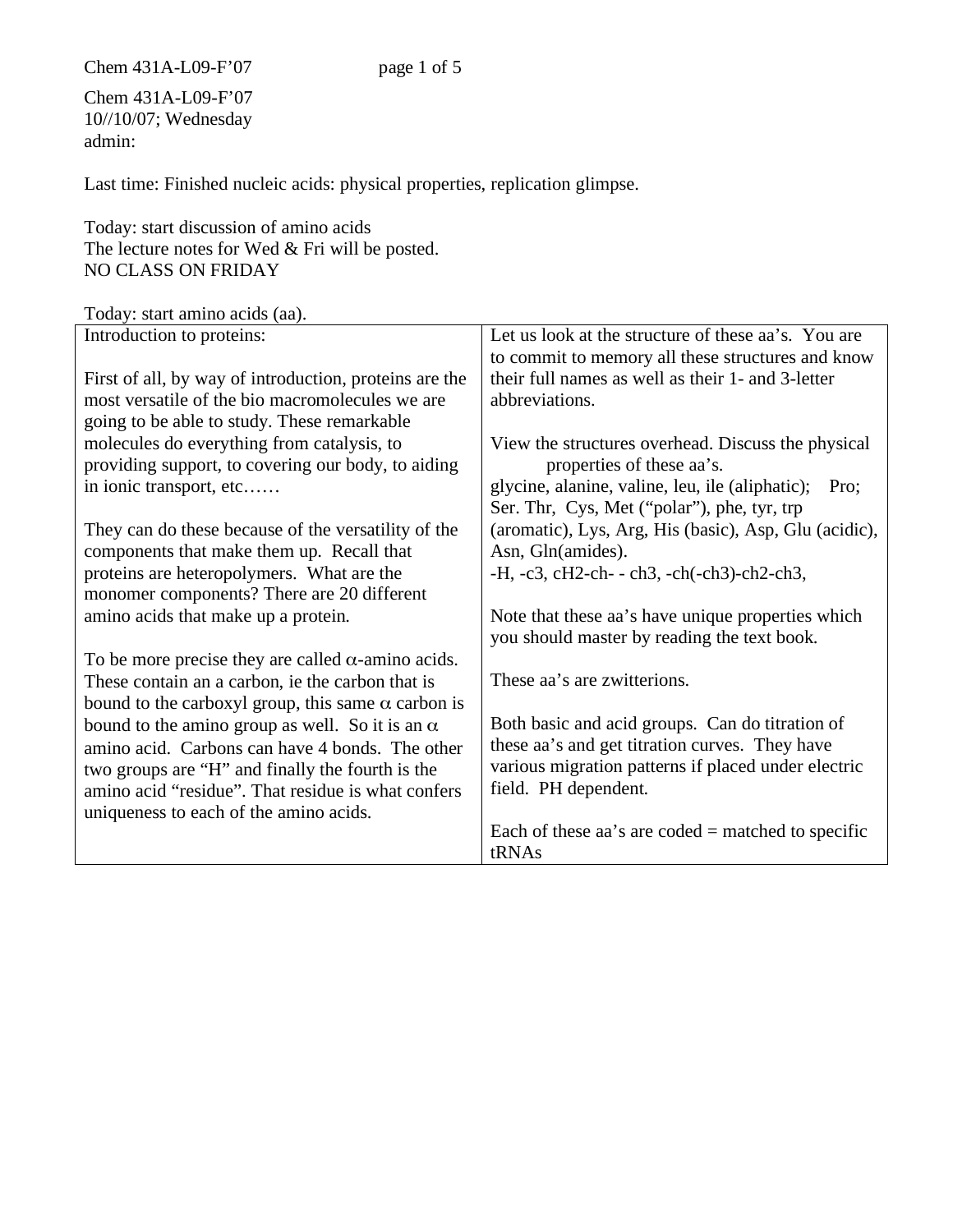| Let's conc on the behavior of these acids when they<br>combine to form peptides by removal of water<br>peptide bond NH3+                                                                                                                                                                                                                                                                                                                                                                                                                                                                                            | are distinguished by assigning an "L"<br>or a "D" to them, depending on<br>whether they rotate the polarized light                                                                                                                                                                                                                                                                                                                                                                                                              |
|---------------------------------------------------------------------------------------------------------------------------------------------------------------------------------------------------------------------------------------------------------------------------------------------------------------------------------------------------------------------------------------------------------------------------------------------------------------------------------------------------------------------------------------------------------------------------------------------------------------------|---------------------------------------------------------------------------------------------------------------------------------------------------------------------------------------------------------------------------------------------------------------------------------------------------------------------------------------------------------------------------------------------------------------------------------------------------------------------------------------------------------------------------------|
| NH3+<br>'<br>(R2)<br>ÇO2- (R1)<br>$(R1)$ $^{CO2-}_{CH2}/_{H}$ (CH <sub>2</sub> )4<br>ĊН2<br>(CH2)4                                                                                                                                                                                                                                                                                                                                                                                                                                                                                                                  | to the left $(L)$ or to the right $(D)$ . All<br>the 20 amino acids which are found in                                                                                                                                                                                                                                                                                                                                                                                                                                          |
| ᆘᆊ <sub>ᢃ</sub> N-C-C-N-C-C-O<br>ऻऻ<br>Asp(D)<br>Lys(K)<br>H <sub>2</sub> 0<br>aspartyl lysine                                                                                                                                                                                                                                                                                                                                                                                                                                                                                                                      | life are "L-amino acids". Why? Not<br>clear since left handedness or right                                                                                                                                                                                                                                                                                                                                                                                                                                                      |
| elimination.we will continue with the amino<br>acids:<br>1) α-amino acid's are called $\alpha$ -aa's because                                                                                                                                                                                                                                                                                                                                                                                                                                                                                                        | handedness are equally probable.<br>There is no necessary preference for<br>either one. It is probable that the                                                                                                                                                                                                                                                                                                                                                                                                                 |
| the amino group is attached to the $C_{\alpha}$ . $C_{\alpha}$ is<br>the carbon to which the carboxyl group is                                                                                                                                                                                                                                                                                                                                                                                                                                                                                                      | evolution just got started on the "left"<br>foot". Note that proteins that are L-aa                                                                                                                                                                                                                                                                                                                                                                                                                                             |
| attached. If the amino group is attached to<br>the "next" carbon (C <sub>β</sub> ), it would be a β-aa for                                                                                                                                                                                                                                                                                                                                                                                                                                                                                                          | based can act on L proteins. It seems<br>some attribute the advantage of L over<br>D as arising somewhat from the left                                                                                                                                                                                                                                                                                                                                                                                                          |
| instance. There are some $\beta$ aa's used in the<br>body, but these are not found as part of<br>proteins.                                                                                                                                                                                                                                                                                                                                                                                                                                                                                                          | handedness of $\beta$ -decay electrons. I<br>don't know if that makes sense to me.                                                                                                                                                                                                                                                                                                                                                                                                                                              |
| 2) the C <sub><math>\alpha</math></sub> is a <i>chiral</i> or asymmetric carbon.<br>that means that the four groups bound to it<br>are different (exc for Gly). the two mirror<br>images (optical isomers) are called<br>enantiomers and have a different effect in<br>rotating polarized light passing thru a pure                                                                                                                                                                                                                                                                                                 | What is clear is that if organisms had<br>to organize their molecules using both<br>D and L aa's they would have to have<br>to significantly multiply the number of<br>metabolic machinery needed.                                                                                                                                                                                                                                                                                                                              |
| solution of either one of these enantiomers.<br>As such they                                                                                                                                                                                                                                                                                                                                                                                                                                                                                                                                                        |                                                                                                                                                                                                                                                                                                                                                                                                                                                                                                                                 |
| 3) We review the discussion on acids and<br>bases: aa's have both acidic and basic<br>groups. $eg G$ has a p $K_a$ of 2.3 and 9.6. At<br>pH7, we expect it to be ionized and become a<br>zwitterion. Please keep in mind what we<br>learned in Chapt 2 about acids and bases<br>and their pKa's. In this instance, we note<br>that at $pH = 2.3$ , the carboxyl group would be<br>50% ionized. at pH>2.3, it would be predom<br>ionized while pH<2.3, predom protonated.<br>Now looking at the amino group, we note that<br>at pH2.3, it would be <9.6 so that the amino<br>group would be protonated. until the pH | rose to 9.65<br>At what pH would G be predom<br>neutral? at pH= $2.3+9.6$ /2=5.95 = pI<br>(isoelectric point). At pI, G would not<br>migrate under an electric field.<br>show<br>the a fraction. In the case of Lys, have<br>3 pKa's: 2.2, 9.0, 10.0. What is the a<br>fraction profile of Lys? we note that its<br>pI is at $9+10/2=9.5$ . So if the pH is<br>5.95, we could separate G from L since<br>G would not migrate and L would go<br>toward the "-" cathode. If the pH was<br>7, G would be "-" while L would be "+". |
| 3a) note that these aa's have unique<br>properties which you should master by<br>reading the text book. These aa's can be<br>separated in solution based on their charge<br>and partition properties (tendency to<br>associate with one solvent or phase over<br>another).                                                                                                                                                                                                                                                                                                                                          | - electrophoresis (separation according<br>to the charge of the aa) as discussed<br>above.<br>-chromatography (ion exchange, gc, &<br>hplc)                                                                                                                                                                                                                                                                                                                                                                                     |

In summary: These aa's are zwitterions. Both basic and acid groups. Can do titration of these aa's and get titration curves. They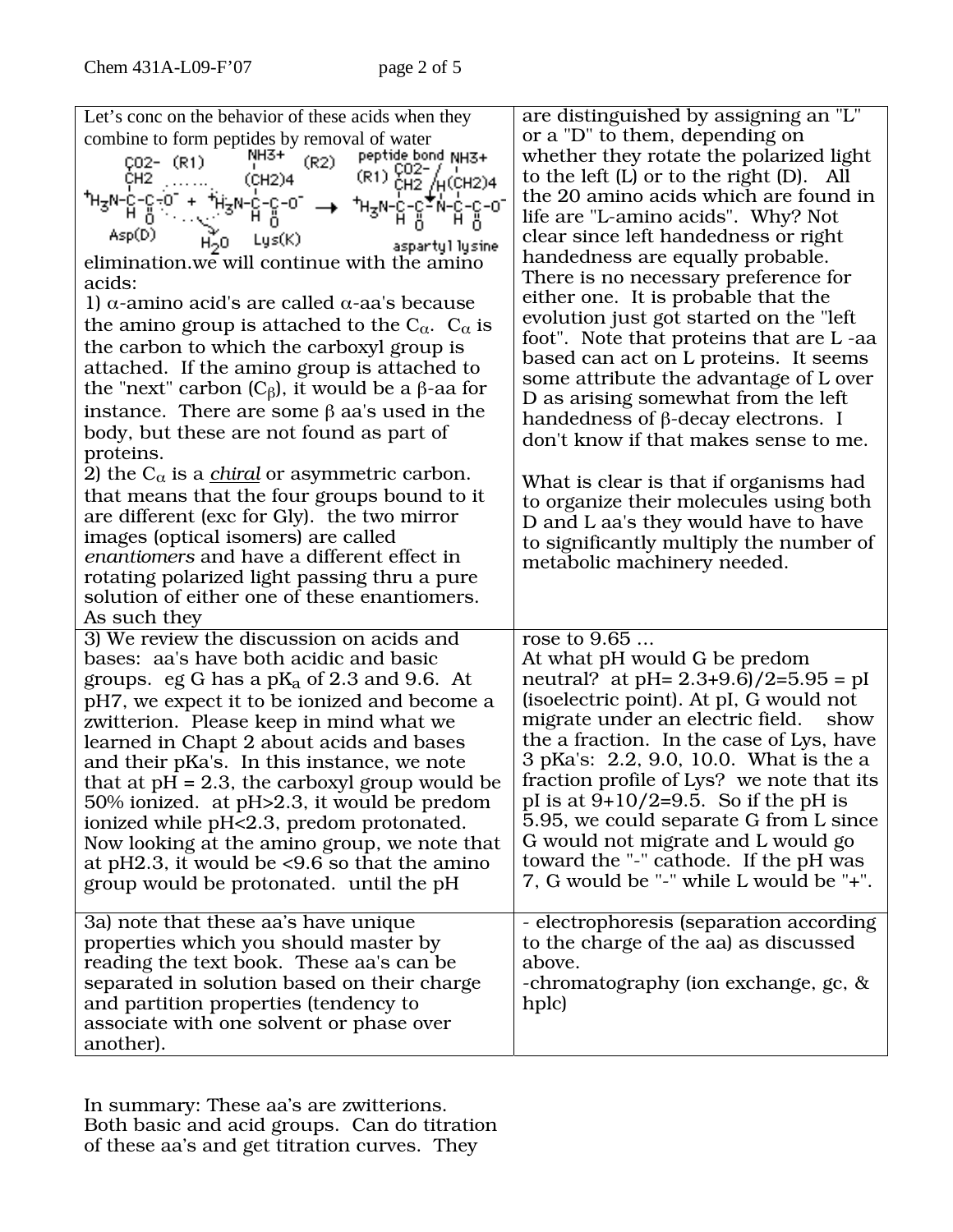| Chem 431A-L09-F'07<br>page 3 of 5                                                                                                                                                                                                                                                                                                                                                                                                                                                                                                                           |                                                                                                                                                                                                                                                                                                                                                                                                                                                                                                                                                                                                  |  |
|-------------------------------------------------------------------------------------------------------------------------------------------------------------------------------------------------------------------------------------------------------------------------------------------------------------------------------------------------------------------------------------------------------------------------------------------------------------------------------------------------------------------------------------------------------------|--------------------------------------------------------------------------------------------------------------------------------------------------------------------------------------------------------------------------------------------------------------------------------------------------------------------------------------------------------------------------------------------------------------------------------------------------------------------------------------------------------------------------------------------------------------------------------------------------|--|
| have various migration patterns if placed                                                                                                                                                                                                                                                                                                                                                                                                                                                                                                                   |                                                                                                                                                                                                                                                                                                                                                                                                                                                                                                                                                                                                  |  |
| under electric field. pH dependent.                                                                                                                                                                                                                                                                                                                                                                                                                                                                                                                         |                                                                                                                                                                                                                                                                                                                                                                                                                                                                                                                                                                                                  |  |
| 4) Proteins are long unbranched chains of<br>amino acids formed together by peptide<br>bonds. It turns out that the specific<br>sequence of amino acids stringed together<br>to form a protein is very critical to<br>determining what protein's final structure<br>will be and therefore what its function will<br>be in a cell. The length of the <i>polypeptide</i><br>chain is typically over 100 to 1800 aa's<br>(myosin). A muscle protein, called titin,<br>has 17,000 aa's! average is about 270<br>aa's in eukaryotes (mw=31,700 amu,<br>daltons). | Just as an exercise, how many possible<br>can you make using the 20 aa's? well,<br>there are 20 possibilities for the first and<br>20 possibilities for the second. so the<br>total is $20x20=400$ unique dipeptides. in<br>general, for n-peptide, (20) <sup>n</sup> ! What would<br>it be for the smallest proteins? $(20)^{100}$ !<br>Each protein has a unique sequence of<br>aa's which give it its unique properties.<br>this sequence is the primary structure $(1^{\circ})$<br>of the protein. like DNA right? This<br>sequence is encoded in the genetic<br>material's DNA molecule. By |  |
| convention, the sequence is read from the<br>N-terminal end of the polypeptide chain<br>through to the C-terminal end of the<br>chain.<br>Each of these aa's are coded = matched to<br>specific tRNAs ***Show the overhead on<br>the aa's and the <i>translation</i> step.                                                                                                                                                                                                                                                                                  | transcription<br><b>RNA</b><br>Protein<br>translation                                                                                                                                                                                                                                                                                                                                                                                                                                                                                                                                            |  |
| NH3+<br>peptide bond NH3+<br>5) How are the monomers bonded<br>$CO2 (R1)$<br>(R2)                                                                                                                                                                                                                                                                                                                                                                                                                                                                           |                                                                                                                                                                                                                                                                                                                                                                                                                                                                                                                                                                                                  |  |

to each other? By a *peptide bond*. Consider the reaction of these amino acids when they combine to form peptides by removal of water<br>A metastable bond is formed



called the peptide bond. G is negative for its hydrolysis, but actual breakdown of the peptide bond is very slow (can be catalyzed by protease enzymes).

6) Peptide bond has a *partial double bond* character.

Linus Pauling analyzed the X-ray data from proteins (which indicated what the distances from C=O bonds and C-N are supposed to be and what they were in the peptide bond), Led him to conclude that the C-N bond was not a simple sigma-bond, but a partial  $\pi$  bond as well.



N-terminal<br>resonanace structure: partial double bond character of peptide bond makes it a planar structure with a resonance energy of 88kJ/mol; a twist of 10° involves a twist energy of  $88\sin^2(10^\circ)$  kJ/mol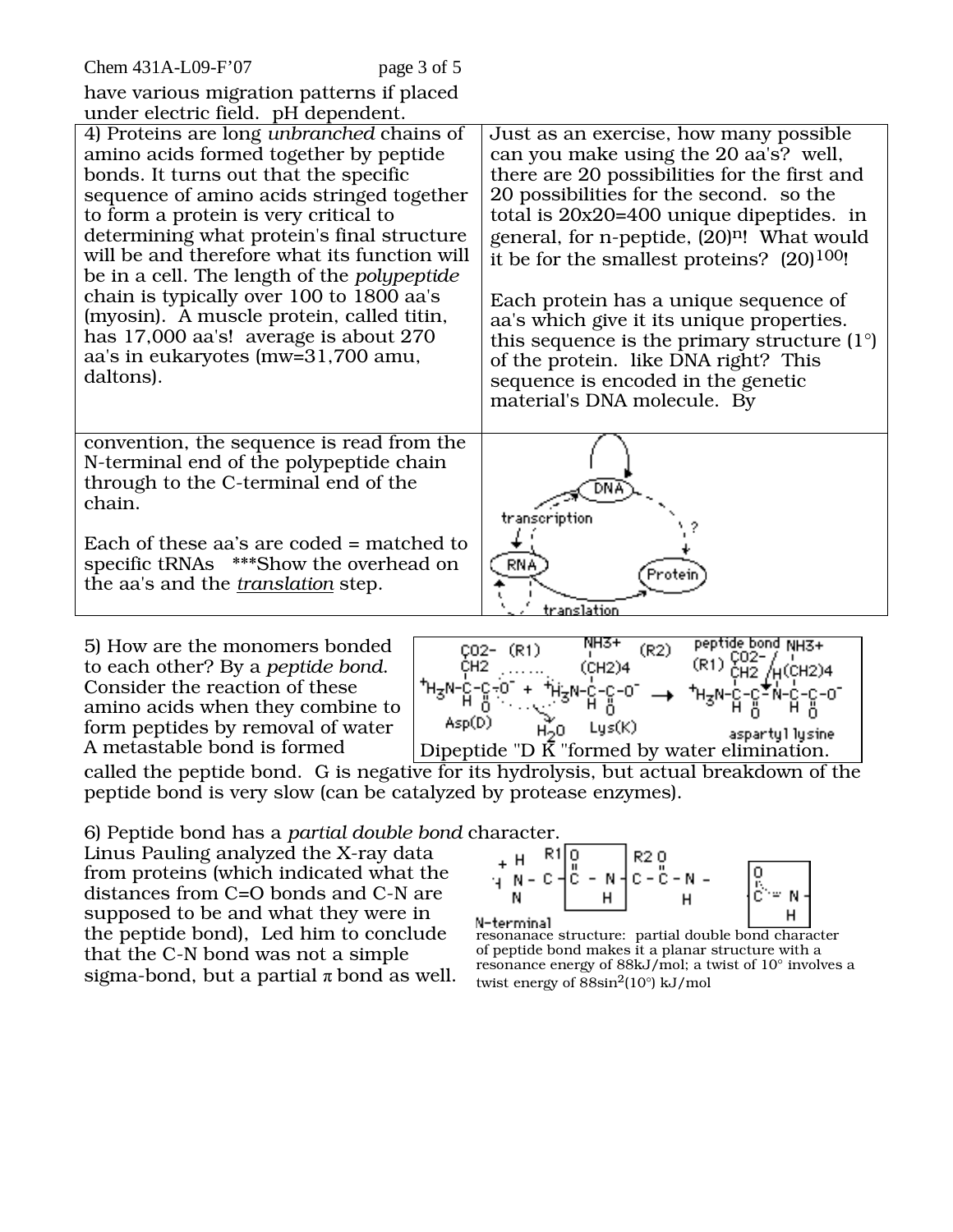Consequence of this? A double bond character will make the C-N bond hard to rotate (like you can't rotate a double bond).

It is a planar structure. It is a plane with a twist energy. Resonance energy of 88kJ/mol; a twist of  $10^{\circ}$  involves a twist energy of 88 sin<sup>2</sup> (10°) kJ/mol

 $(\Psi$  and  $\phi)$ 

It means that per residue, there are only 2 degrees of freedom. these are the rotation between  $C_{\alpha}$ carbon and it's N of the preceding peptide bond and  $C_{\alpha}$  carbon and the C of the next peptide bond. This constraint is important in limiting the possible structures that the polypeptide chain can fold into. The angles are  $\Psi$  and  $\phi$ .  $\Psi$  is the angle of rotation about the  $C_a$ -CO and  $\phi$  is the angle of rotation about the  $C_a$ -N bond.

7) secondary structure of polypeptide chains: we note that the constraints to the peptide bond don't allow it to rotate so easily. There are two regular structures that allow for the constraints and these are the alpha helix and the beta sheet.

Linus Pauling (and Corey) (Caltech) proposed the  $\alpha$ -helix:

The alpha helix is a repeating structure with the ff

parameters:

Draw the structure of a poly peptide and show which H-bond to form the  $\alpha$ -helix.

note that each peptide carboxyl is H-bonded to the NH group 4 residues up the chain.

Here,  $\alpha$  helix is also stabilized by the H bonds. between the residues which altho they are not neighbors in the 1° sense, are actually neighbors once the  $\alpha$  helix is formed. there is stabilization forward and back.

we talk about peptide bond; 1° structure and translation of mRNA.

Then,  $2^{\circ}$  structure –  $\alpha$ -helix and  $\beta$ -sheet. Also we look at how X-ray diffraction (crystallography) is used to determine structure of molecules. Ramachandran plot ( $\Psi$  and  $\phi$ )

\*\* look at the structure of the protein chain: less flexible due to the presence of the peptide bond.

\*\* the *trans* form of the peptide is usually favored. The cis form has bulky R groups of adjacent  $C_{\alpha}$ 's start to sterically interfere with each other. Except for case of proline where cis is more allowable (1:4 ratio) with trans still more favored.

OK.  $\alpha$ -helix is called (3.613) 3.6 residues per turn, 13 atoms in the H-bonded ring. 1.5Å rise/residue. so (1.5x3.6  $= 5.4\text{\AA}/\text{turn}$ . ignoring sidechains, diam is 6Å. Sidechains extend outward from the core structure of the helix. note that the helix is stabilized by the combined effect of the H-bonds. One thing to be said about the DNA helix is that it is stabilized by many factors. when the base pairs are aligned and H-bonded, the DNA double strand is stabilized. but if you heat it up, it starts to vibrate until some  $T_m$ wherein, the first bonds are broken and the thing is quickly unravelled. something like a crystal melting.

We note that each of these possible  $2^\circ$  structures is characterized by a  $\Psi$ ,  $\phi$ . Angles  $\Psi = -45^{\circ}$  to -50°, and  $\phi = 60^\circ$  correspond to  $\alpha$ -helical structures. These are shown in the Ramachandran Plots which show allowable values.